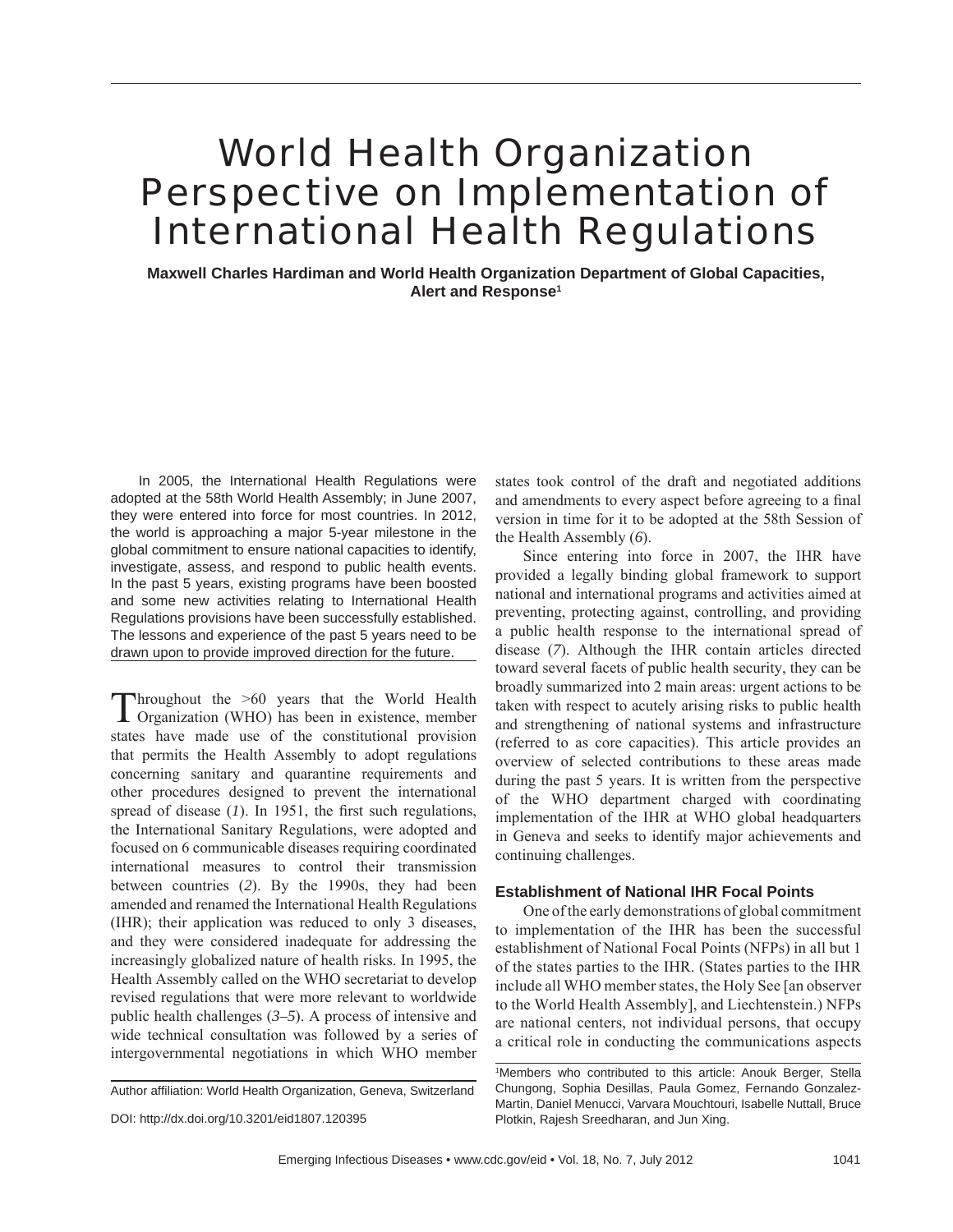## **PERSPECTIVE**

of the IHR, within their countries and internationally (*8*). They are responsible for proactively notifying WHO of relevant health events, responding to WHO secretariat requests for event-related information, and ensuring that messages and advice from WHO are disseminated to the relevant actors within the country. Since 2007, NFPs have been increasingly diligent in updating and confirming their contact details to WHO on an annual basis as required by the regulations. NFPs are officially sanctioned to work with WHO on IHR implementation and provide feedback to WHO on country needs and concerns for this task. Staff members who work in NFPs are a major audience for WHO training materials. The engagement of NFPs in the scientific evaluation of the IHR notification procedures has indicated that a high proportion of NFPs had a good understanding of the notification procedures and had accessed WHO training materials on this issue and has indicated that agreement was high in terms of events that must be notified when applying the procedures (*9*). NFPs have access to the contact details of all other NFPs through a password-protected website that enables direct communication among countries at the NFP level. For events that do not require WHO coordination (such as routine tracing of contacts for an infectious disease associated with international travel), such direct communications have been useful.

Not all NFPs are able to function as expected. For example, some contact details fail to work for urgent communications, some NFPs indicate that procedures for round-the-clock communications are not yet established, and delays in responding to requests for event information often occur. Studies have indicated that NFPs know how to assess events under the IHR. Their participation in event-related communications is increasing; however, their role has been primarily providing official and accurate information on events that first gain WHO attention through informal sources such as media reports. Among the reasons identified for such less-than-optimal performance is that some NFPs lack authority or access to the necessary authority, resulting in delays in obtaining clearance for communications. Such lack of authority is also identified as a barrier to the effective intersectoral collaboration that is envisioned as critical to the NFP role within their national situation. Although NFPs generally recognize the value of engaging with government sectors outside the health ministry, they lack the convening power needed to establish solid and reliable linkages.

#### **Pilot Testing of IHR-Implementation Course**

A key WHO objective is to strengthen the human resources available to countries to set up and manage systems for securing global public health under the IHR framework. In partnership with established educational institutions, the WHO secretariat has been pilot testing an IHR-implementation course, which promotes a global harmonized understanding and application of the IHR framework.

The IHR-implementation course is for public health professionals, mainly those belonging to NFPs but also those from other related sectors from national or international organizations in public and private sectors. The course is delivered over 5 months as on-the-job training. The 210 total learning hours consist of 12 weeks of distance learning with tutoring and a 6-week break used to finalize assignments and prepare for the 2-week face-toface session.

The first 3 pilot IHR-implementation courses have been operated by the WHO Department of Global Capacities, Alert and Response in collaboration with the University of Pretoria, South Africa; Georgetown University Law Center, USA; the University of Geneva, Switzerland; and Institut Bioforce Développement, France. Implementation of the courses involved the contributions of several WHO departments: Food Safety, Zoonoses and Foodborne Diseases; Protection of the Human Environment; Health Action in Crises; and Health Systems and Services. WHO Regional Offices have been mobilized to identify and sponsor participants.

The IHR-implementation courses have been delivered in English to 89 participants from 57 countries in all 6 WHO regions. Post-training evaluation of the first 2 courses conducted in 2011 indicated that the course content was relevant to participants' work, improved their understanding of IHR, and increased their confidence when dealing with the topic. Competencies developed have been put into practice, and material from the course has been reused at the national level. The opportunity to engage with peers from other countries during and after the course was considered especially valuable.

In light of the positive evaluation and continuing need, organization of additional courses at the national level is planned. A need to provide the course in languages other than English requires new institutional partners and additional resources. Some of the IHR-implementation course contents are being developed into stand-alone modules for potential integration into other established training opportunities such as field epidemiology training and Masters of Public Health programs.

#### **Monitoring of Progress of IHR National Core Capacities**

One of the most substantial obligations introduced by the IHR is the commitment of states parties to develop, strengthen, and maintain national capacities to identify, investigate, assess, and respond to public health events in their territories and to develop, strengthen, and maintain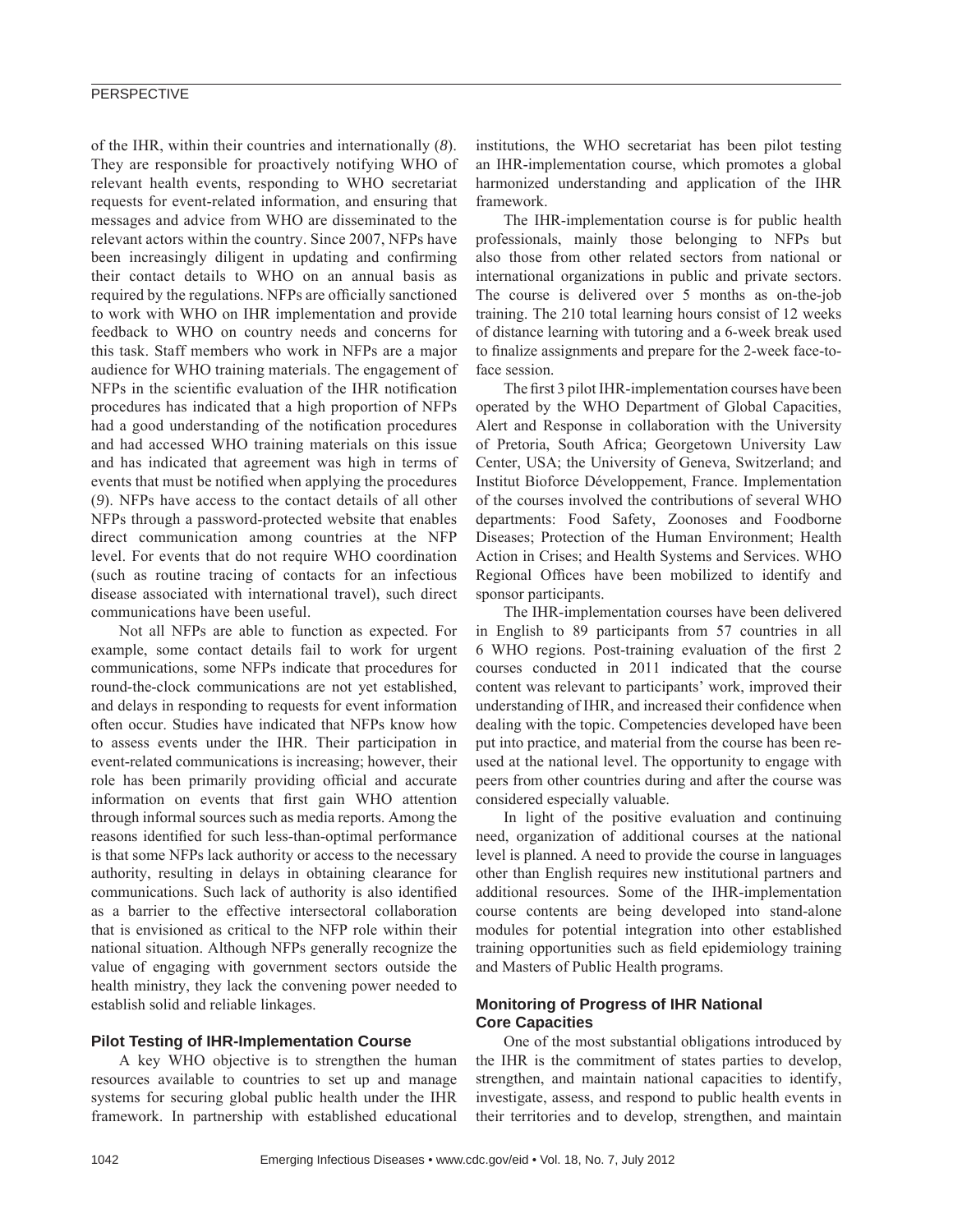routine and emergency public health capacities at certain designated points of entry. These obligations were introduced in acknowledgment that effective national systems are the essential underpinning to any global health security and that such systems are the mechanisms needed to prevent many public health events from reaching the level of international significance. The IHR capacities are described in functional terms in Annex 1, and a major milestone toward implementation has been to reach a consensus on the scope and technical components that can be expected to contribute to the required functionality.

For surveillance and response, the capacities are grouped under the following 8 main headings:

- National legislation, policy and financing
- Coordination and NFP communications
- Surveillance
- Response
- Preparedness
- Risk communication
- Human resources
- Laboratory

A range of potential health hazards can fall under the IHR capacity requirements. These hazards have been identified as infectious, zoonotic, food safety, chemical, and radiologic/nuclear.

To help states parties assess their capacity, a monitoring framework was developed. The framework represents a consensus of technical expert views drawn globally from WHO member states, technical institutions, partners, and from within WHO. The framework incorporates current knowledge and concepts that have been successfully used to monitor capacity-development activities. It builds on the experts' knowledge of current capacities of states parties, existing regional and country strategies for capacity development, and other available resources and tools, particularly other tools used for IHR core capacity assessment by states parties. Using a checklist of 20 indicators, the IHR monitoring process assesses status of implementation in 8 areas of core capacity, development of capacities at points of entry, and development of capacities for the IHR-relevant hazards.

An annual questionnaire is used to collect data on the core capacities; country responses are stored in a secure database at WHO, accessible only to IHR NFPs and the secretariat through use of tools that ensure country confidentiality. The questionnaire is made available in several formats, including through the Internet. To ensure that the full spectrum of relevant hazards is covered, NFPs are advised to lead the process of completing

the questionnaire, in close collaboration with officials responsible for the various capacity areas and including other sectors.

Outputs of the monitoring framework include country profiles for all reporting countries and detailed NFP reports on strengths, weakness, and gaps; profiles for the 6 WHO regions; and aggregated global reports for the World Health Assembly. This information has enabled states parties to measure progress and identify where improvements are needed, thereby providing evidence for program planning, recommendations, and decision making. At the global level, this monitoring information is used by the secretariat to comply with the Health Assembly request for an annual report on IHR implementation from WHO, including information provided by states parties and on the secretariat's activities. Thus, WHO governing bodies can take account of the progress when directing secretariat activities. The analysis also enables better identification of the priority areas toward which the secretariat and other development partners can focus their support to countries.

From a total of 194 states parties, the questionnaire elicited 128 and 156 responses for 2010 and 2011, respectively. Because not all states parties responded to the questionnaire, the reports produced might not completely reflect IHR core capacity development strengths and weaknesses at the regional and global levels. Evaluating implementation status in nonresponding countries is challenging, especially because some of these countries face the greatest implementation difficulties. With the goal of improving the validity and consistency of self-reported data, several multicountry workshops and trainings have been held and standardized data collection and analysis tools have been promoted. Such challenges are also being addressed by identifying several supplementary information sources that might partially reflect national IHR capacities and including such information in an additional report to the 2012 Health Assembly.

The biggest challenge involved in implementing the IHR is ensuring that the IHR core capacities are present in all countries of the world. Ensuring IHR core capacities is also the area in which the IHR have the greatest potential to make a major contribution to world health; as the process approaches a key 5-year milestone on June 15, 2012, all efforts are being refocused on this issue.

## **Interagency Collaboration for Public Health at Points of Entry**

Although many IHR provisions address international travel and transport and public health activities at points of entry (ports, airports, and ground crossings), these have not been areas in which WHO or many member states had strong preexisting programs. Attention has therefore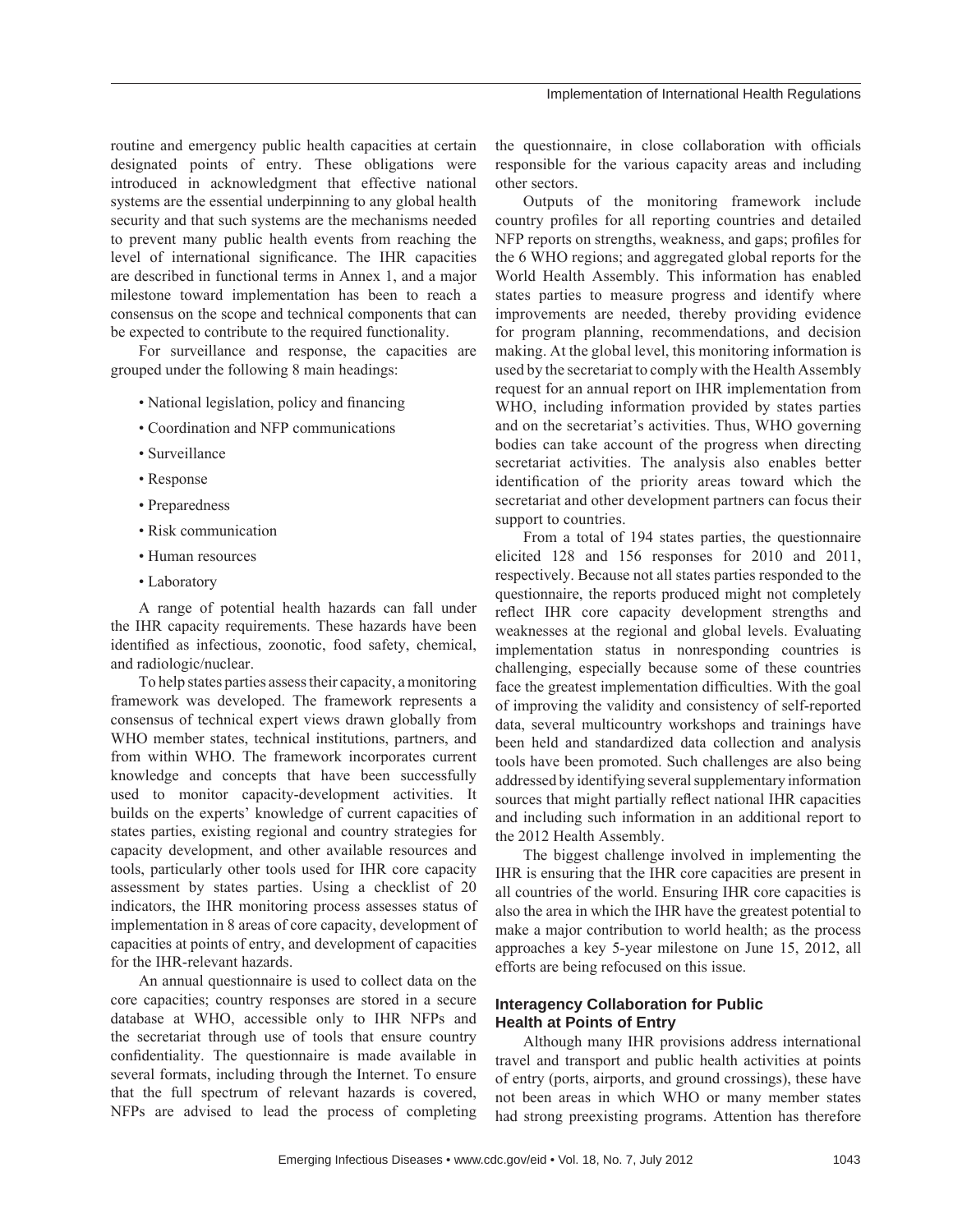# **PERSPECTIVE**

been focused on leveraging interagency and multisectoral collaboration at all levels to achieve the public health objectives. For example, the Cooperative Arrangement for the Prevention of Spread of Communicable Disease through Air Travel project (*10*) is an initiative of the WHO sister agency the International Civil Aviation Organization, through which countries can receive support for realizing IHR objectives relating to air travel. Other collaborations include the International Tourism Response Network (*11*), regional networks such as the Risk Assessment Guidance for Infectious Diseases Transmitted on Aircraft project (initiated by the European Centre for Disease Prevention and Control) (*12*), and the European Commission ship sanitation training network project (*13*). To facilitate information sharing and coordination among authorities responsible for health measures and development of IHR core capacities at points of entry, WHO supports a specialized network for ports, airports, and ground crossings: the PAGnet (*14*). During the 2011 nuclear accident in Japan, the 2010–11 cholera epidemic in Haiti, and the  $2009$  influenza A (H1N1) pandemic, PAGnet offered a communication platform to public health officials at points of entry around the world, facilitating timely information sharing on response measures that helped avoid overreaction and unnecessary barriers to international travel and trade.

Although assessments have shown many IHR capacities at certain points of entry in several countries, countries differ widely in the levels of capacity, the allocation of responsibilities, and the priority given to this area of public health. This heterogeneity makes it more difficult to provide guidance and advice that is relevant to the national and local contexts of all ports, airports, and ground crossings around the world. Private industry and commercial organizations, which involve a variety of governmental sectors in addition to health, are key actors for the implementation of IHR provisions affecting travel and transportation. WHO must use its convening power, its neutrality, and its focus on public health objectives to help the disparate actors reach consensus.

## **Pandemic Influenza and Convening of the Emergency Committee**

Around the world, many IHR provisions are used daily. Thus far, however, the full range of provisions relating to global emergencies have been applied to only 1 event: the 2009–2010 influenza pandemic. The IHR define a category of events with the term "public health" emergency of international concern." The WHO directorgeneral follows defined procedures to determine which events are so characterized. The key practical outcomes of such a determination are the provision of relevant information to all states parties, the convening of an IHR Emergency Committee to advise the director-general

regarding the event, and the issuance of IHR temporary recommendations.

The first IHR Emergency Committee was convened on April 25, 2009, to advise the WHO director-general about the determination of the first public health emergency of international concern under the IHR. That this first meeting of the Emergency Committee took place by teleconference within 48 hours of the decision to convene it demonstrated that the procedures established by the IHR could work in practice. The continued work of this committee, providing advice to the director-general for more than a year, demonstrates the commitment of its members to support the governments of the world and WHO in their responses to the emergency. During the influenza pandemic, the NFP network developed much-needed momentum and provided early information and situation updates as the virus was identified around the world. The WHO secretariat was able to provide updates, announcements, and advice to countries through the event information site for NFPs with timing that was coordinated with its provision of public information.

The duration of the public health emergency of international concern posed several challenges for the procedures established for IHR implementation. For example, the decision to protect the impartiality of the advice given by members of the IHR Emergency Committee (by not publishing their names until after their work was completed) was not helpful when their work went on for more than a year and was under intense media speculation. Also, the rules adopted for temporary recommendations were designed to allow them for only a limited amount of time, which was just barely compatible with the pandemic experience. The IHR did not prevent several countries from applying restrictive travel- and trade-associated measures not recommended by WHO, although several such measures were discontinued or modified after communication with the WHO secretariat. The IHR Review Committee was concerned by the restrictive measures and provided recommendations on how they can be more effectively addressed (*15*).

#### **Establishment of External IHR Review**

The potential to learn lessons from the 2009–2010 pandemic influenza experience and the need to address public concerns regarding the WHO response led to the establishment of the first IHR Review Committee. The remit of this committee was expanded (by the WHO Executive Board from a periodic review of the functioning of the IHR, as required under IHR Article 54) to include an independent, external review of the international response to pandemic influenza. Although the secretariat provided administrative and logistic support, the committee, under the chairmanship of Harvey Fineberg, enjoyed complete autonomy in interpreting their mandate, defining their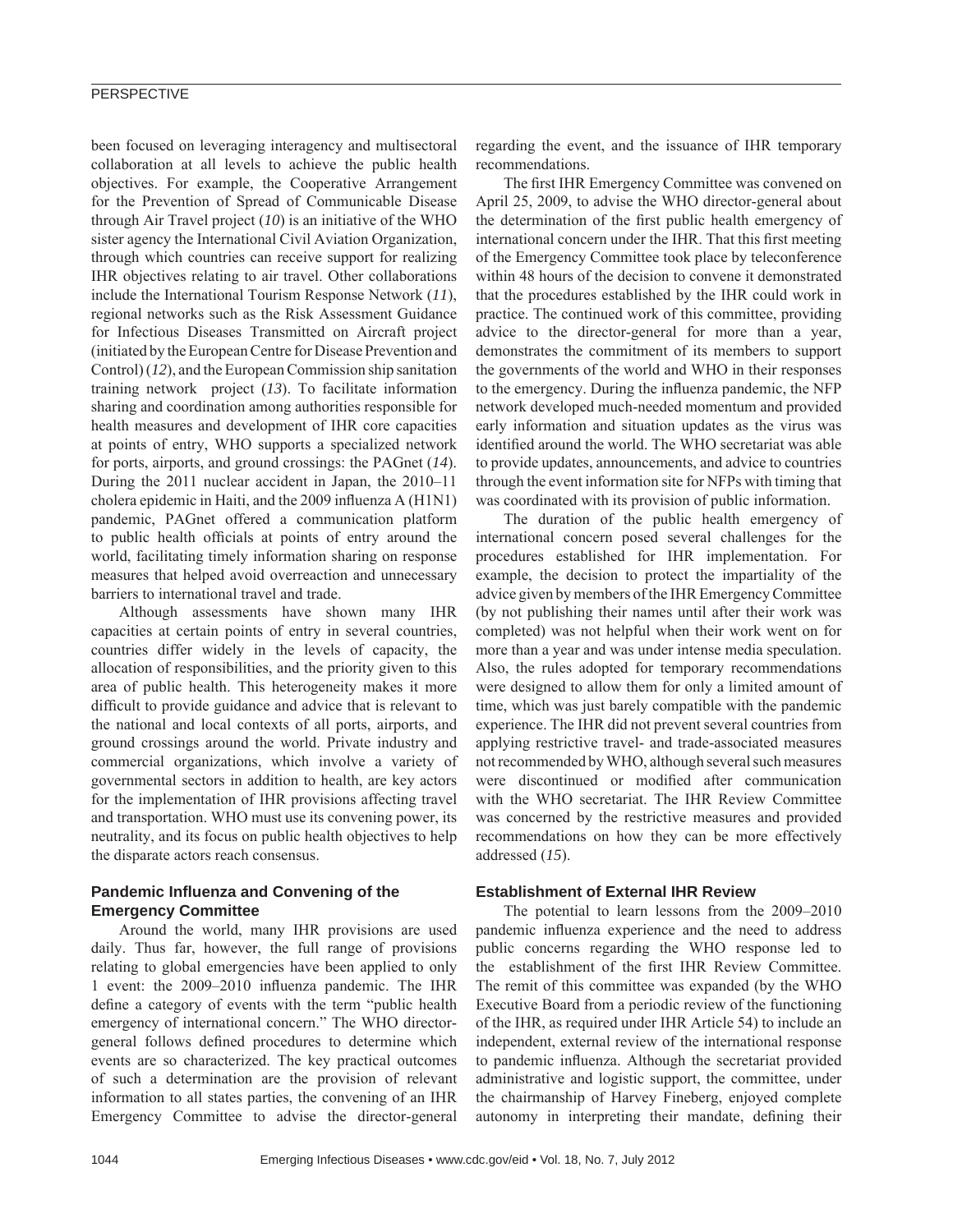methods of work, and identifying their evidence. In doing so, they followed the requirements of the IHR in ensuring states parties the opportunity to observe and engage in formal committee meetings. After more than a year, the committee delivered its final report to the 64th Health Assembly, at which the approach taken was commended and the recommendations were endorsed by the member states. Despite findings that WHO faced systemic difficulties and some shortcomings in addressing the influenza pandemic, the committee concluded that the actions taken were motivated by public health concerns and found no evidence of misconduct. The 15 recommendations in this report have gone on to form a major component of the biennial work plans of the relevant WHO departments.

The exhaustive work of the IHR Review Committee made heavy demands on the time of its expert members and on WHO resources. WHO should take advantage of the exceptional opportunity to learn from this analysis of the pandemic experience.

The IHR allow review committees to give advice broadly on the functioning of the regulations, and it can be foreseen that in future years, committees will need to be convened with markedly different tasks, for example, advising on the granting of a second round of extensions to the core capacity time frame. At such time, the working methods of such a future review committee will need to be reassessed to fit with its mandated task.

#### **Conclusions**

The IHR are a legal tool designed to contribute to the achievement of public health goals, in which success is seen and measured in improvements to public health rather than adherence to any particular article of the document. At the same time, given the large number of initiatives for and influences on public health outcomes, it will always be hard to tease out and identify the specific contributions of such an instrument to global health. This article indicates some of the direct effects that IHR implementation is having on public health practice. Where states and WHO are building on preexisting programs, the IHR have boosted continuing commitment and momentum. An example at the international level is the WHO program for management of acute public health events; an example at the country level is the program to strengthen capacity in public health laboratories. In addition to boosting existing programs, some new activities relating to IHR provisions have been successfully established, such as the NFP network and the Emergency Committee.

The lessons and experience of the past 5 years need to be drawn upon to provide improved direction for the future. The member state–driven negotiations provide a legacy of ownership and commitment from countries, which continues to be evident in the nature and number of interventions concerning IHR during meetings of WHO governing bodies. As we approach the 5-year target date of June 2012, the immediate challenge is for WHO and the states parties to live up to the intention of the IHR national core capacity requirements and to make the best use of the opportunity for countries to continue their efforts beyond that date as anticipated under the extension procedure provided by the IHR.

Dr Hardiman is team leader within the WHO Department of Global Capacities, Alert and Response, which focuses on the legal and procedural aspects of IHR implementation. His research interests are detection and response to disease outbreaks and protection against the international spread of disease.

#### **References**

- 1. World Health Organization. Constitution of the World Health Organization. basic documents, forty-seventh edition. Geneva: The Organization; 2009.
- 2. World Health Organization. International Sanitary Regulations; World Health Organization regulations no. 2. World Health Organ Tech Rep Ser. 1951;41:1–100.
- 3. World Health Assembly. Revision and updating of the International Health Regulations, WHA48.7, May 8, 1995. Geneva: World Health Organization; 1995.
- 4. World Health Assembly. Revision of the International Health Regulations. WHA56.28. 2003 May 28. Geneva: World Health Organization; 2003.
- 5. World Health Organization. Global crises, global solutions managing public health emergencies of international concern through the revised International Health Regulations; 2002 [cited 2012 May 1]. http://www.who.int/csr/resources/publications/ihr/ WHO\_CDS\_CSR\_GAR\_2002\_4\_EN/en/
- 6. World Health Assembly. Revision of the International Health Regulations. WHA58.3. 2005 May 23 [cited 2012 May 1]. http:// www.who.int/csr/ihr/WHA58-en.pdf
- 7. World Health Organization. International Health Regulations 2005, 2nd ed. Geneva: The Organization; 2008 [cited 2012 Apr 9]. http:// whqlibdoc.who.int/publications/2008/9789241580410\_eng.pdf
- 8. World Health Organization. National IHR Focal Point guide [cited 2012 May 1]. http://www.who.int/entity/ihr/English2.pdf
- 9. Haustein T, Hollmeyer H, Hardiman M, Harbarth S, Pittet D. Should this event be notified to the World Health Organization? Reliability of the International Health Regulations notification assessment process. Bull World Health Organ. 2011;89:296–303. http://dx.doi. org/10.2471/BLT.10.083154
- 10. International Civil Aviation Organization. Cooperative Arrangement for The Prevention of Spread of Communicable Disease through Air Travel (CAPSCA) [cited 2012 May 1]. http://www.capsca.org/
- 11. World Tourism Organization. Tourism Emergency Response Network (TERN) [cited 2012 May 1]. http://rcm.unwto.org/en/ content/about-tourism-emergency-response-network-tern-0
- 12. Leitmeyer K. European risk assessment guidance for infectious diseases transmitted on Aircraft—the RAGIDA project. Euro Surveill. 2011;16:pii=19845.
- 13. European Commission, Executive Agency for Health and Consumers. SHIPSAN TRAINET [cited 2012 May 1]. http://www. shipsan.eu/trainet/
- 14. World Health Organization. Ports, Airports and Ground Crossing Network [cited 2012 May 1]. https://extranet.who.int/pagnet/